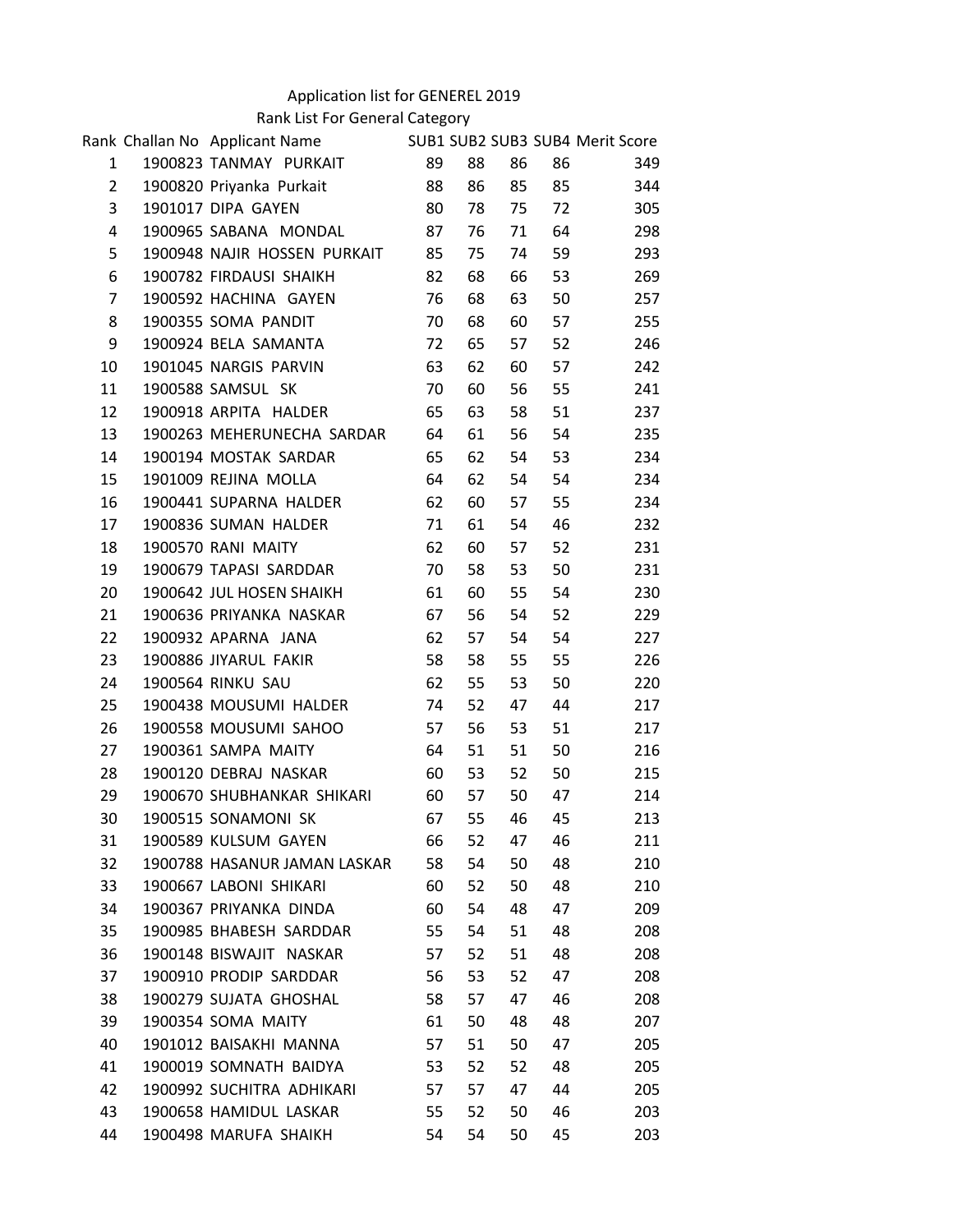| 45 | 1900085 SAHANARA MALLICK         | 57 | 53 | 50 | 43 | 203 |  |
|----|----------------------------------|----|----|----|----|-----|--|
| 46 | 1900157 NIKUNJA NASKAR 60        |    | 48 | 48 | 46 | 202 |  |
| 47 | 1900452 SHRABANI JANA            | 56 | 55 | 48 | 43 | 202 |  |
| 48 | 1900542 ABDUL ALIM MISTRI        | 53 | 52 | 50 | 45 | 200 |  |
| 49 | 1900041 RUKSANA LASKAR 56        |    | 48 | 48 | 47 | 199 |  |
| 50 | 1900768 ALTAB HOSSEN LASKAR 57   |    | 51 | 45 | 45 | 198 |  |
| 51 | 1900741 DELOWAR MOLLA 54         |    | 53 | 46 | 45 | 198 |  |
| 52 | 1900883 SAJAHAN SARDAR           | 52 | 50 | 50 | 46 | 198 |  |
| 53 | 1900911 RAKIBUL ISLAM GHORAMI 55 |    | 54 | 45 | 43 | 197 |  |
| 54 | 1900770 DIPANKAR MONDAL<br>51    |    | 50 | 48 | 47 | 196 |  |
| 55 | 1900199 HOSNAHARA SAKE           | 55 | 51 | 46 | 44 | 196 |  |
| 56 | 1900613 REJAUL SARDAR 55         |    | 53 | 44 | 44 | 196 |  |
| 57 | 1900983 SUBHAJIT PURKAIT         | 50 | 50 | 48 | 48 | 196 |  |
| 58 | 1901006 ANISUR RAHAMAN KHAN 51   |    | 51 | 47 | 46 | 195 |  |
| 59 | 1900798 RABINDRANATH CHAKRABA    | 53 | 52 | 45 | 44 | 194 |  |
| 60 | 1901089 SUMAIYA SARDAR           | 52 | 50 | 48 | 44 | 194 |  |
| 61 | 1900614 SAMRAT SARDAR 51         |    | 50 | 47 | 44 | 192 |  |
| 62 | 1900547 HABIBA MOLLA             | 53 | 47 | 47 | 44 | 191 |  |
| 63 | 1900673 MOSIBUR RAHAMAN SARDA 50 |    | 50 | 47 | 44 | 191 |  |
| 64 | 1900334 SAKIM ALI SARDAR 50      |    | 50 | 46 | 45 | 191 |  |
| 65 | 1900537 SULTANA MOLLA 57         |    | 47 | 44 | 43 | 191 |  |
| 66 | 1901088 MST FATEMA MOLLA 56      |    | 47 | 44 | 43 | 190 |  |
| 67 | 1900774 REJOANA SHAIKH           | 53 | 51 | 43 | 43 | 190 |  |
| 68 | 1900787 RUNA GAYEN 56            |    | 47 | 44 | 43 | 190 |  |
| 69 | 1900459 SABIKUNNAHAR MIR         | 53 | 52 | 43 | 42 | 190 |  |
| 70 | 1900892 RUBANA PARVIN HALDER     | 56 | 45 | 44 | 44 | 189 |  |
| 71 | 1900848 ARPITA NAYEK             | 57 | 44 | 43 | 43 | 187 |  |
| 72 | 1901092 HABIBUR RAHAMAN GHARA    | 50 | 47 | 46 | 44 | 187 |  |
| 73 | 1900316 PARAMITA PATRA           | 50 | 47 | 46 | 44 | 187 |  |
| 74 | 1900808 SAYAN MAHAPATRA 55       |    | 52 | 40 | 40 | 187 |  |
| 75 | 1900129 MOSIBUR RAHAMAN MOLL     | 50 | 47 | 46 | 43 | 186 |  |
| 76 | 1900450 NAJMUL MISTRY            | 50 | 47 | 45 | 44 | 186 |  |
| 77 | 1900958 RAJIYA MOLLA             | 52 | 48 | 44 | 42 | 186 |  |
| 78 | 1900904 SOMNATH MONDAL           | 51 | 46 | 45 | 44 | 186 |  |
| 79 | 1900799 RAKESH PURKAIT           | 50 | 48 | 43 | 43 | 184 |  |
| 80 | 1900467 MRITUNJAY MONDAL         | 52 | 44 | 44 | 43 | 183 |  |
| 81 | 1900306 KARNA MONDAL             | 50 | 45 | 44 | 43 | 182 |  |
| 82 | 1900265 KHAYRUL MOLLA            | 51 | 46 | 43 | 42 | 182 |  |
| 83 | 1900596 RAJAUL GAYEN             | 54 | 43 | 43 | 42 | 182 |  |
| 84 | 1900161 SINTU BHANDARI           | 48 | 45 | 45 | 44 | 182 |  |
| 85 | 1900389 KHATIBUR SARDAR          | 47 | 46 | 45 | 43 | 181 |  |
| 86 | 1900313 RINKU NASKAR             | 46 | 45 | 45 | 45 | 181 |  |
| 87 | 1900937 SEPHALI MAITY            | 52 | 44 | 43 | 42 | 181 |  |
| 88 | 1900847 SHUVANKAR PRADHAN        | 47 | 46 | 45 | 43 | 181 |  |
| 89 | 1900791 SUDIP MUKHERJEE          | 50 | 45 | 44 | 42 | 181 |  |
| 90 | 1900825 RAJIA SHAIKH             | 48 | 47 | 42 | 42 | 179 |  |
| 91 | 1900056 DILIP MONDAL             | 46 | 45 | 44 | 43 | 178 |  |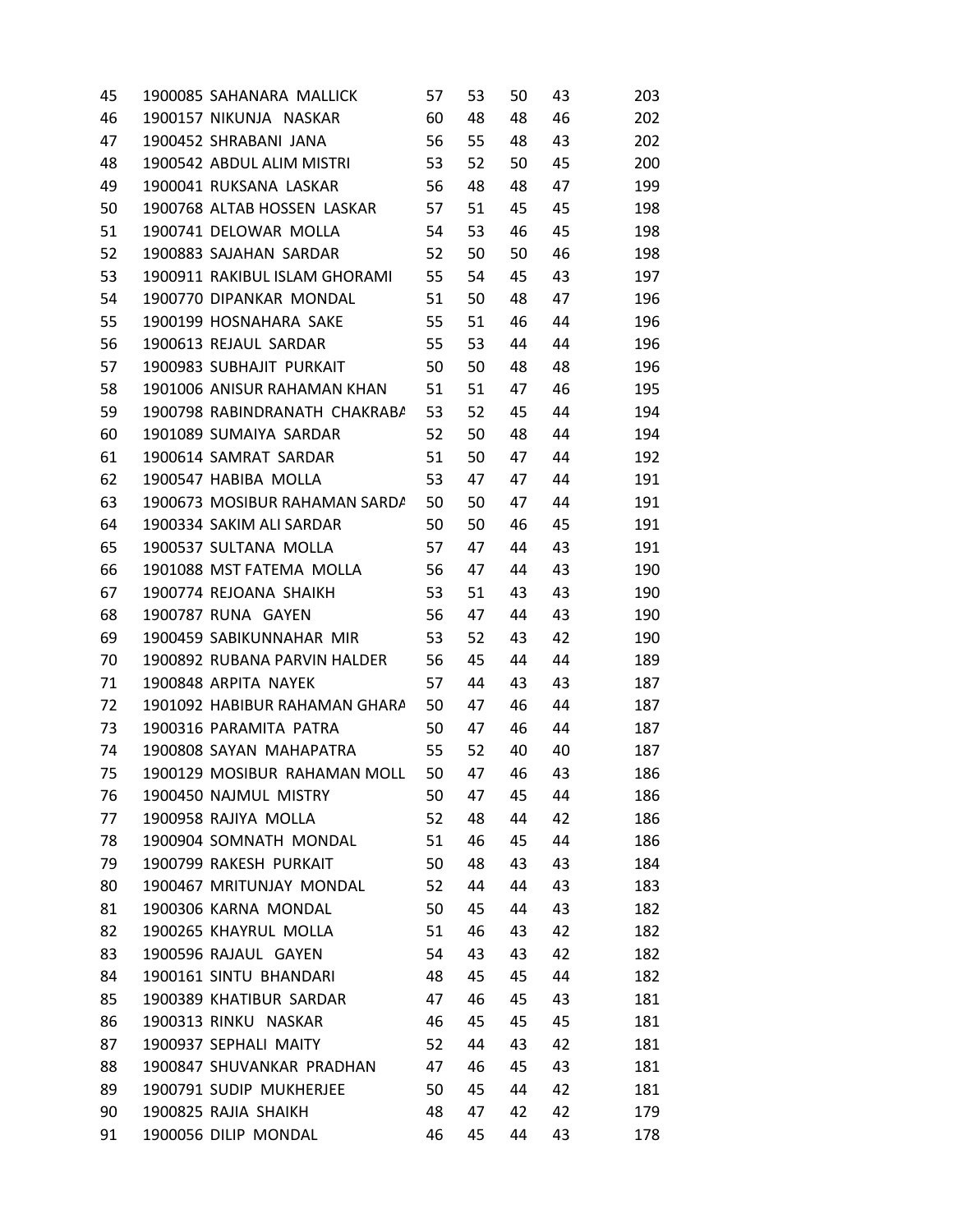| 92                                          | 1900750 RAIS UDDIN MONDAL    | 45 | 45 | 44 | 43 | 177 |  |
|---------------------------------------------|------------------------------|----|----|----|----|-----|--|
| 93                                          | 1900448 RAKHI BHUNIA         | 48 | 44 | 44 | 41 | 177 |  |
| 94                                          | 1900868 SUBHASISH KAYAL      | 48 | 46 | 42 | 41 | 177 |  |
| 95                                          | 1900647 TUKTUKI MONDAL       | 46 | 44 | 44 | 43 | 177 |  |
| 96                                          | 1900337 MUNMUN NASKAR        | 45 | 44 | 44 | 43 | 176 |  |
| 97                                          | 1900663 sibgatullah shaikh   | 45 | 43 | 43 | 43 | 174 |  |
| 98                                          | 1900516 SUSHANTO NAYEK       | 46 | 44 | 42 | 42 | 174 |  |
| 99                                          | 1900239 SANOWAR HOSSEN GAYEN | 45 | 44 | 42 | 41 | 172 |  |
| 100                                         | 1900941 SOUMEN SARDAR        | 45 | 43 | 42 | 42 | 172 |  |
| 101                                         | 1900604 SUSHIL BAIRAGI       | 44 | 43 | 43 | 42 | 172 |  |
| 102                                         | 1900451 ALAK MAYRA           | 43 | 43 | 43 | 42 | 171 |  |
| 103                                         | 1900519 sankar naskar        | 43 | 43 | 43 | 42 | 171 |  |
| 104                                         | 1900717 ASIKUR JAMAN HALDAR  | 43 | 43 | 42 | 42 | 170 |  |
| 105                                         | 1900797 PRABAL MONDAL        | 44 | 43 | 42 | 41 | 170 |  |
| 106                                         | 1900539 JANE ALAM MOLLA      | 43 | 42 | 42 | 42 | 169 |  |
| 107                                         | 1900862 ALOMGIR GAYEN        | 43 | 42 | 40 | 40 | 165 |  |
| NB: (PC) - Indicates Physically Challenged. |                              |    |    |    |    |     |  |

|                 | Rank Challan No Applicant Name SUB1 SUB1 SUB2 SUB3 SUB4 Merit Score |    |    |    |      |     |  |
|-----------------|---------------------------------------------------------------------|----|----|----|------|-----|--|
| $\mathbf{1}$    | 1900193 KARAM ALI MOLLA 86                                          |    | 86 | 86 | 82   | 340 |  |
| $2^{\circ}$     | 1900945 NASIR UDDIN LASKAR                                          | 88 | 88 | 75 | 67 — | 318 |  |
| $\overline{3}$  | 1900579 NUR ALAM LASKAR                                             | 76 | 68 | 67 | 61   | 272 |  |
| 4               | 1901077 MONIRA MONDAL                                               | 77 | 65 | 58 | 53   | 253 |  |
| 5               | 1900650 SABIR HOSSEN MOLLA                                          | 70 | 67 | 60 | 55   | 252 |  |
| 6               | 1900926 MANIRUL MOLLA                                               | 70 | 66 | 58 | 57   | 251 |  |
| $\overline{7}$  | 1900633 NARGIS PARVIN GAYEN                                         | 65 | 58 | 56 | 51   | 230 |  |
| 8               | 1900137 MASKURA MONDAL                                              | 67 | 61 | 51 | 50   | 229 |  |
| 9               | 1900116 AYESA SHEIKH                                                | 58 | 57 | 57 | 55   | 227 |  |
| 10              | 1901058 MOTACHHER HOSEN MOND                                        | 66 | 57 | 51 | 50   | 224 |  |
| 11              | 1901021 JULFIKAR LASKAR                                             | 72 | 57 | 48 | 46   | 223 |  |
| 12 <sup>2</sup> | 1900830 SABNAM GAYEN                                                | 60 | 58 | 54 | 51   | 223 |  |
| 13              | 1900500 ARIFA MOLLA                                                 | 62 | 57 | 56 | 47   | 222 |  |
| 14              | 1900075 ESMOTARA GAYEN                                              | 64 | 56 | 52 | 50   | 222 |  |
| 15              | 1900431 KAHINUR LASKAR                                              | 65 | 57 | 54 | 46   | 222 |  |
| 16              | 1900039 RUKSANA LASKAR                                              | 66 | 55 | 55 | 46   | 222 |  |
| 17              | 1900796 SAIRABANU SK                                                | 63 | 56 | 55 | 48   | 222 |  |
| 18              | 1900169 JASMINA SHAIKH                                              | 68 | 54 | 51 | 48   | 221 |  |
| 19              | 1900168 ARUPA SARDAR                                                | 57 | 54 | 54 | 53   | 218 |  |
| 20              | 1900282 AKRAM GHARAMI                                               | 60 | 57 | 51 | 48   | 216 |  |
| 21              | 1900077 IMRANA LASKAR                                               | 62 | 57 | 54 | 43   | 216 |  |
| 22              | 1900696 MUNNA LASKAR                                                | 60 | 55 | 50 | 47   | 212 |  |
| 23              | 1900083 KHADIJA LASKAR                                              | 54 | 54 | 53 | 50   | 211 |  |
| 24              | 1900865 SAKIL AHMED MONDAL 64                                       |    | 50 | 48 | 47   | 209 |  |
| 25 <sub>2</sub> | 1900267 INJAMUL SARDAR                                              | 54 | 53 | 51 | 50   | 208 |  |
| 26              | 1900966 MAHABUB MONDAL                                              | 60 | 55 | 48 | 45   | 208 |  |
| 27              | 1900528 RIJIYA LASKAR                                               | 60 | 50 | 50 | 47   | 207 |  |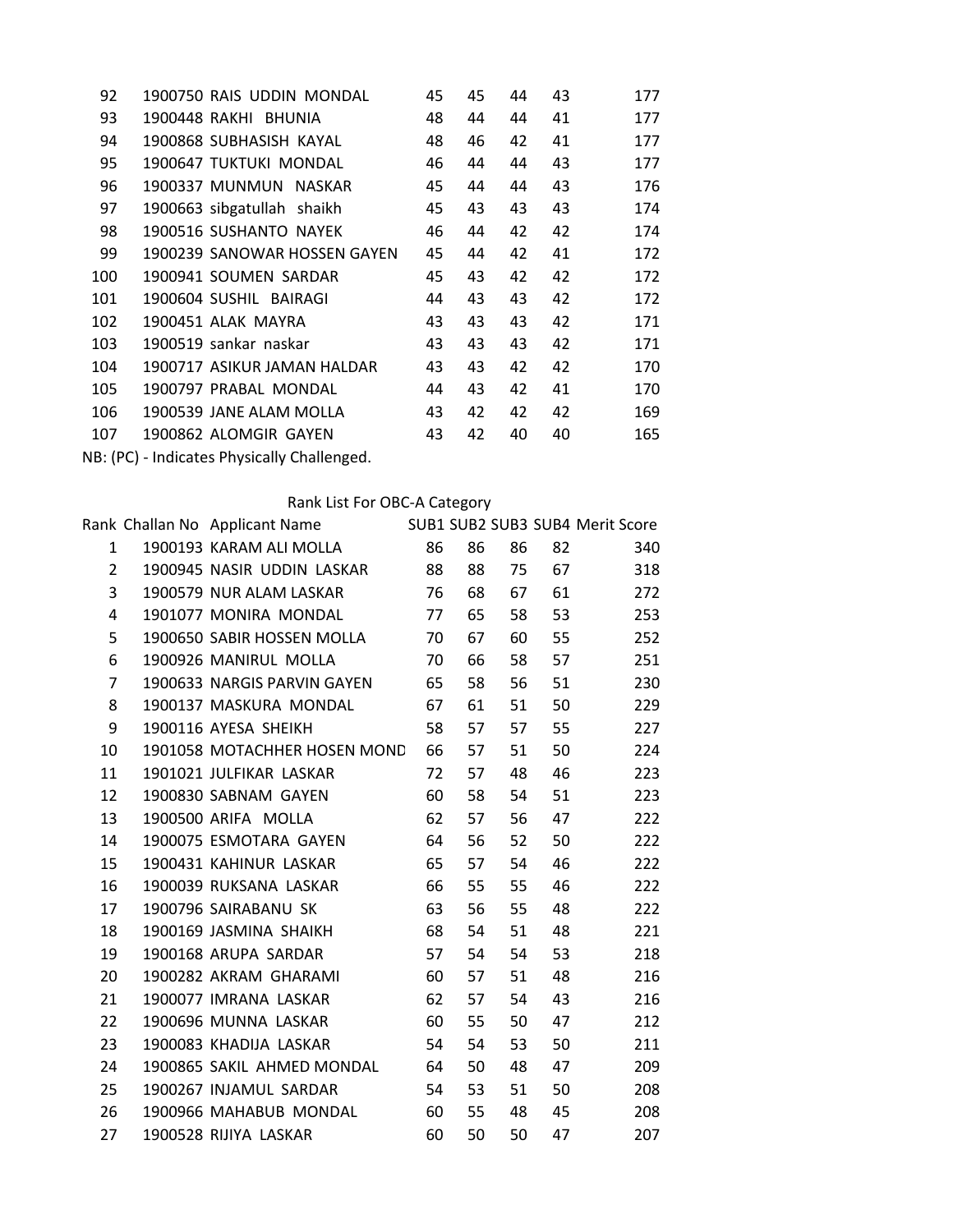| 1900745 ALAMGIR MONDAL   | 60  | 55                                                                                                                 | 47 | 43 | 205 |
|--------------------------|-----|--------------------------------------------------------------------------------------------------------------------|----|----|-----|
| 1900900 TAHAJUL MOLLA    | 60  | 55                                                                                                                 | 46 | 43 | 204 |
| 1901047 PARVINA MONDAL   | 55  | 52                                                                                                                 | 50 | 46 | 203 |
|                          | 60  | 50                                                                                                                 | 47 | 46 | 203 |
| 1900849 AMINA MONDAL     | 56  | 50                                                                                                                 | 46 | 45 | 197 |
| 1900632 SABANA LASKAR    | 60  | 47                                                                                                                 | 46 | 44 | 197 |
|                          | 57  | 51                                                                                                                 | 46 | 43 | 197 |
| 1900734 KASHMIRA SEKH    | 66  | 44                                                                                                                 | 43 | 42 | 195 |
| 1900135 JIARUL LASKAR    | 52  | 50                                                                                                                 | 47 | 44 | 193 |
| 1900035 JIYARUL LASKAR   | 51  | 51                                                                                                                 | 44 | 43 | 189 |
| 1900895 NURBANU SARDAR   | 54  | 47                                                                                                                 | 44 | 44 | 189 |
| 1900315 ROZINA SHAIKH    | 55  | 48                                                                                                                 | 44 | 42 | 189 |
| 1900560 ARFATULLA LASKAR | 51  | 50                                                                                                                 | 43 | 43 | 187 |
| 1900619 NAJIMA SARDAR    | 50  | 46                                                                                                                 | 46 | 45 | 187 |
| 1900086 SABERA MOLLA     | 52  | 50                                                                                                                 | 42 | 42 | 186 |
| 1900493 ESMA LASKAR      | 54  | 45                                                                                                                 | 43 | 43 | 185 |
| 1900504 RUKSANA NAIYA    | 51  | 46                                                                                                                 | 44 | 43 | 184 |
| 1900785 ROJINA GHARAMI   | 52  | 45                                                                                                                 | 43 | 43 | 183 |
|                          | 51  | 44                                                                                                                 | 43 | 43 | 181 |
| 1900699 AJIM MONDAL      | 46  | 46                                                                                                                 | 45 | 43 | 180 |
| 1900969 MAMONI NAIYA     | 50  | 44                                                                                                                 | 43 | 43 | 180 |
| 1900291 IMRAN SHAK       | 45  | 45                                                                                                                 | 44 | 43 | 177 |
| 1900512 TAJMIRA LASKAR   | 47  | 44                                                                                                                 | 43 | 43 | 177 |
| 1900319 ANGINA SEKH      | 47  | 44                                                                                                                 | 43 | 42 | 176 |
| 1900919 FIRDOUS GHORAMI  | 46  | 43                                                                                                                 | 42 | 42 | 173 |
| 1900746 PARBINA BAIDYA   | 44  | 44                                                                                                                 | 43 | 42 | 173 |
| 1900846 REJINA LASKAR    | 44  | 44                                                                                                                 | 43 | 42 | 173 |
| 1901046 YASMINA MOLLA    | -44 | 43                                                                                                                 | 43 | 42 | 172 |
| 1900593 SUJINA MONDAL    | 44  | 42                                                                                                                 | 42 | 42 | 170 |
| 1900421 CHHABIRA LASKAR  | 43  | 42                                                                                                                 | 42 | 42 | 169 |
|                          | 42  | 42                                                                                                                 | 42 | 40 | 166 |
|                          |     | 1900828 SAKIL HOSSAIN BAIDYA<br>1900529 SAHARABANU MOLLA<br>1900591 ASIKUL ISLAM MONDAL<br>1901091 SAHABUDDIN SEKH |    |    |     |

NB: (PC) - Indicates Physically Challenged.

## Rank List For OBC-B Category

|                | Rank Challan No Applicant Name |    |    |    |    | SUB1 SUB2 SUB3 SUB4 Merit Score |  |
|----------------|--------------------------------|----|----|----|----|---------------------------------|--|
| 1              | 1900955 MONJURI GAZI           | 90 | 73 | 72 | 70 | 305                             |  |
| $\overline{2}$ | 1900998 NARGISH KHAN           | 66 | 62 | 58 | 56 | 242                             |  |
| 3              | 1900517 NAFISA GAZI            | 71 | 60 | 56 | 54 | 241                             |  |
| 4              | 1901032 MEHEBUBA DARJI         | 63 | 61 | 57 | 50 | 231                             |  |
| 5.             | 1900812 TANESHREE MONDAL       | 60 | 60 | 54 | 54 | 228                             |  |
| 6              | 1900970 AMINA GAZI             | 55 | 54 | 51 | 46 | 206                             |  |
| 7              | 1900477 HAKIMA KHAN            | 58 | 54 | 48 | 44 | 204                             |  |
| 8              | 1901035 RUBINA DHALI           | 53 | 50 | 48 | 44 | 195                             |  |
| 9              | 1900357 PARMINA GAZI           | 53 | 48 | 46 | 44 | 191                             |  |
| 10             | 1900370 SWARUP KUMAR TANTI     | 53 | 50 | 44 | 43 | 190                             |  |
| 11             | 1900538 MURSHIDA GAZI          | 50 | 45 | 44 | 44 | 183                             |  |
| 12             | 1900850 SAMPA MAITI            | 50 | 47 | 43 | 42 | 182                             |  |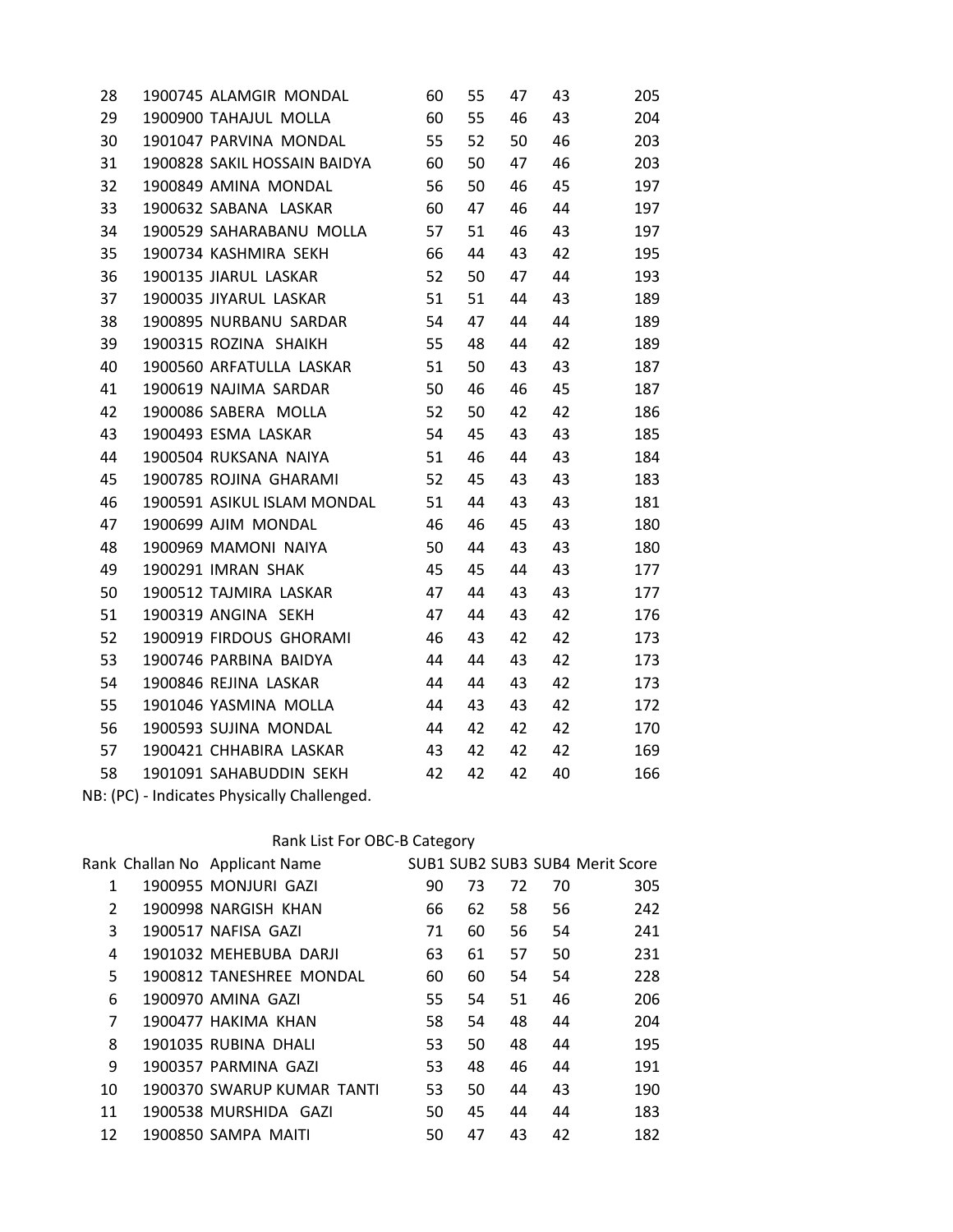1900688 SEPAIDULLA GAZI 43 43 43 42 171

NB: (PC) - Indicates Physically Challenged.

|  | Rank List For SC Category |
|--|---------------------------|
|--|---------------------------|

|                 | Rank Challan No Applicant Name SUB1 SUB1 SUB2 SUB3 SUB4 Merit Score |    |    |    |    |     |  |
|-----------------|---------------------------------------------------------------------|----|----|----|----|-----|--|
| $\mathbf{1}$    | 1901067 CHETANA NASKAR                                              | 92 | 87 | 81 | 70 | 330 |  |
| $2^{\circ}$     | 1901033 MITA BHUINYA                                                | 85 | 85 | 83 | 76 | 329 |  |
| 3               | 1901073 MITHU GAYEN                                                 | 83 | 81 | 81 | 80 | 325 |  |
| $\overline{4}$  | 1900508 RAMMOHAN SARDAR                                             | 85 | 81 | 73 | 73 | 312 |  |
| 5               | 1900829 JYOTIPRAKASH HALDAR 94                                      |    | 71 | 68 | 67 | 300 |  |
| 6               | 1901023 RAJESH BAR                                                  | 82 | 78 | 76 | 63 | 299 |  |
| $\overline{7}$  | 1900575 ACHINTA NAIYA                                               | 77 | 73 | 73 | 72 | 295 |  |
| 8               | 1900445 ARGHYADIP MANDAL                                            | 87 | 77 | 76 | 51 | 291 |  |
| 9               | 1900875 CHAITALI SARDAR                                             | 83 | 73 | 71 | 64 | 291 |  |
| 10              | 1900763 SAGAR DAS                                                   | 78 | 76 | 68 | 66 | 288 |  |
| 11              | 1900894 SOMNATH SARDAR                                              | 77 | 70 | 67 | 66 | 280 |  |
| 12 <sup>2</sup> | 1900845 SUSMITA MAL                                                 | 73 | 70 | 70 | 66 | 279 |  |
| 13              | 1900621 PRITI NASKAR                                                | 80 | 70 | 66 | 60 | 276 |  |
| 14              | 1900676 MAHADEV NASKAR                                              | 72 | 71 | 66 | 60 | 269 |  |
| 15 <sub>1</sub> | 1900887 SUJAN HALDER                                                | 72 | 70 | 64 | 60 | 266 |  |
| 16              | 1900433 ALOKA HALDER                                                | 75 | 66 | 62 | 61 | 264 |  |
| 17              | 1900977 SUBHANKAR HALDAR                                            | 70 | 67 | 64 | 63 | 264 |  |
| 18              | 1900394 SUMAN SANFUI                                                | 70 | 65 | 65 | 62 | 262 |  |
| 19              | 1900951 PRITILATA MONDAL                                            | 77 | 62 | 62 | 60 | 261 |  |
| 20              | 1901030 NIRMAL KANTI SARDAR                                         | 73 | 72 | 60 | 54 | 259 |  |
| 21              | 1900462 ACHYUTANANDA MONDAL                                         | 70 | 65 | 62 | 61 | 258 |  |
| 22              | 1900944 RATNESWAR MONDAL                                            | 73 | 68 | 61 | 56 | 258 |  |
| 23              | 1900856 TANUSHREE NASKAR                                            | 73 | 64 | 61 | 60 | 258 |  |
| 24              | 1900255 DOLAN KAYAL                                                 | 73 | 65 | 63 | 56 | 257 |  |
| 25              | 1900581 LATIKA HALDER                                               | 68 | 65 | 63 | 60 | 256 |  |
| 26              | 1900443 ARCHANA NASKAR                                              | 72 | 67 | 60 | 56 | 255 |  |
| 27              | 1900130 GOPAL MONDAL                                                | 73 | 67 | 62 | 53 | 255 |  |
| 28              | 1900772 CHANCHAL MONDAL                                             | 66 | 66 | 61 | 60 | 253 |  |
| 29              | 1901038 SONALI MONDAL                                               | 70 | 62 | 61 | 58 | 251 |  |
| 30              | 1900266 TUTAI HALDAR                                                | 68 | 67 | 58 | 55 | 248 |  |
| 31              | 1900901 MADHABILATA HALDER                                          | 62 | 62 | 62 | 61 | 247 |  |
| 32              | 1900936 TULSI GHORAMI                                               | 70 | 62 | 58 | 57 | 247 |  |
| 33              | 1900216 CHANDRA MONDAL                                              | 77 | 60 | 58 | 51 | 246 |  |
| 34              | 1900991 CHANDRA MONDAL                                              | 77 | 60 | 58 | 51 | 246 |  |
| 35              | 1900468 MADHUMITA GAYEN                                             | 74 | 67 | 57 | 48 | 246 |  |
| 36              | 1900624 TITAS MONDAL                                                | 73 | 60 | 57 | 56 | 246 |  |
| 37              | 1900112 DEBRATAN MONDAL                                             | 65 | 63 | 60 | 57 | 245 |  |
| 38              | 1900925 ANAMIKA DAS                                                 | 70 | 62 | 57 | 55 | 244 |  |
| 39              | 1900952 SANNYASI HALDER                                             | 64 | 63 | 58 | 56 | 241 |  |
| 40              | 1900557 SUDIP KUMAR HALDER                                          | 67 | 64 | 56 | 54 | 241 |  |
| 41              | 1900396 PALLABI SARDAR                                              | 66 | 61 | 60 | 53 | 240 |  |
| 42              | 1900595 DIPAK MONDAL                                                | 61 | 61 | 60 | 56 | 238 |  |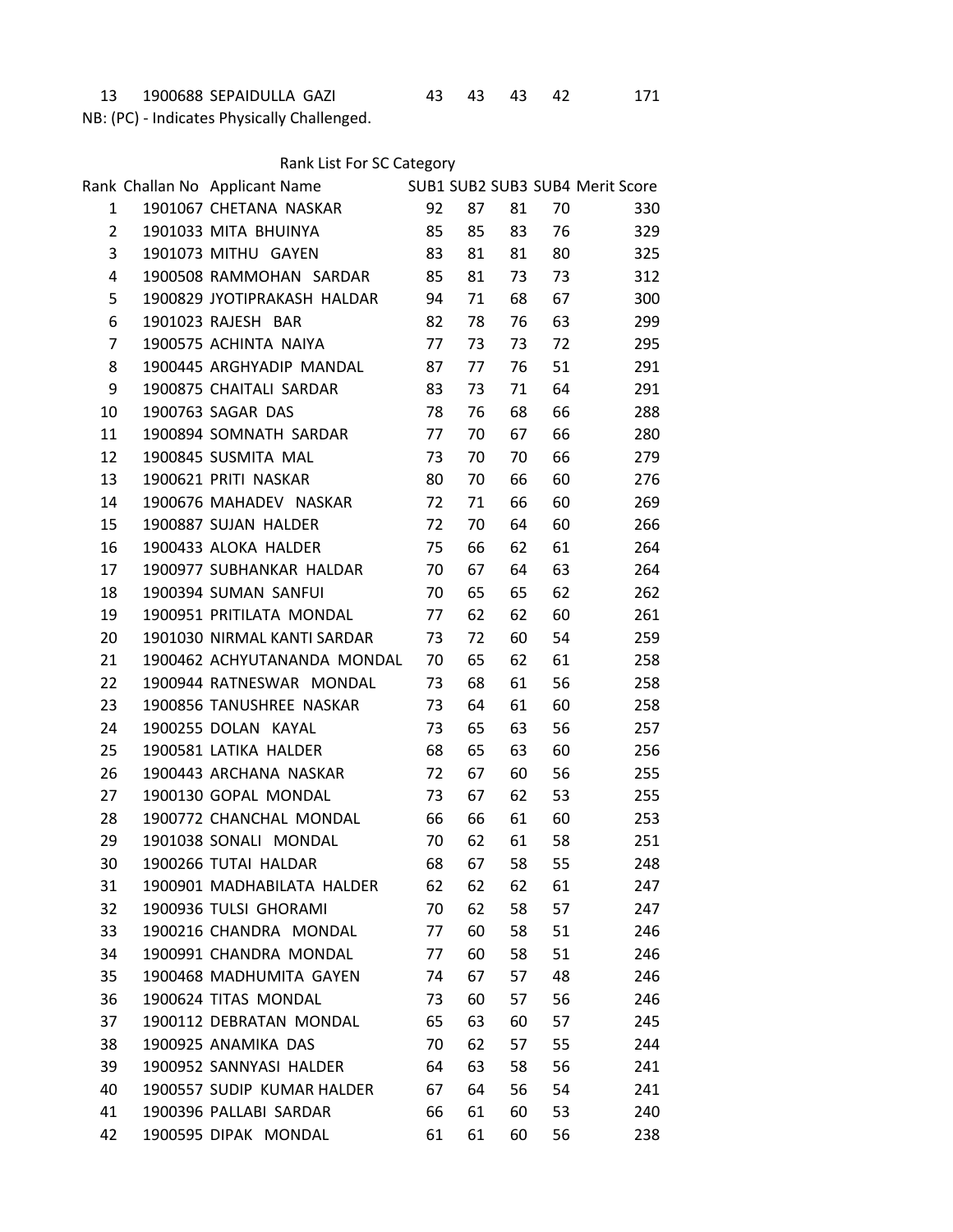| 43 | 1900055 PALASH NASKAR    | 60 | 60 | 60 | 58 | 238 |
|----|--------------------------|----|----|----|----|-----|
| 44 | 1900429 RANI HALDER      | 66 | 64 | 58 | 50 | 238 |
| 45 | 1900915 RINKU HALDER     | 63 | 61 | 58 | 54 | 236 |
| 46 | 1900397 RINKU HALDER     | 63 | 61 | 58 | 54 | 236 |
| 47 | 1900662 MILAN BAGANI     | 64 | 60 | 60 | 51 | 235 |
| 48 | 1901063 PRASENJIT MALIK  | 67 | 60 | 56 | 52 | 235 |
| 49 | 1900578 SUPARNA MONDAL   | 64 | 60 | 58 | 53 | 235 |
| 50 | 1900698 SUPRAVAT HALDER  | 63 | 58 | 58 | 55 | 234 |
| 51 | 1900340 SUPRIYA SARDAR   | 60 | 60 | 57 | 56 | 233 |
| 52 | 1900583 SUPRIYA MONDAL   | 63 | 63 | 62 | 45 | 233 |
| 53 | 1901008 BINANDA HALDER   | 68 | 61 | 52 | 51 | 232 |
| 54 | 1900350 PURNENDU MONDAL  | 64 | 56 | 55 | 54 | 229 |
| 55 | 1900449 SHASANKA BISWAS  | 61 | 58 | 56 | 54 | 229 |
| 56 | 1900049 SHIPRA SARDAR    | 61 | 60 | 56 | 52 | 229 |
| 57 | 1901066 SAMAR MONDAL     | 63 | 58 | 55 | 52 | 228 |
| 58 | 1900009 SUBRATA MONDAL   | 65 | 60 | 52 | 51 | 228 |
| 59 | 1900726 SUDIPTA SARDAR   | 62 | 60 | 55 | 50 | 227 |
| 60 | 1900153 LABANI PURKAIT   | 58 | 58 | 55 | 55 | 226 |
| 61 | 1900905 SUMANA MONDAL    | 61 | 57 | 55 | 53 | 226 |
| 62 | 1901057 BISHAKHA BAG     | 66 | 58 | 51 | 50 | 225 |
| 63 | 1900054 pallabi halder   | 63 | 56 | 56 | 50 | 225 |
| 64 | 1900110 SANDHYA NASKAR   | 70 | 57 | 50 | 48 | 225 |
| 65 | 1900118 MADHU NASKAR     | 66 | 58 | 55 | 44 | 223 |
| 66 | 1900428 RANJIT NASKAR    | 61 | 57 | 53 | 51 | 222 |
| 67 | 1900106 SANAT GHORAMI    | 66 | 55 | 53 | 48 | 222 |
| 68 | 1901003 PALLABI NASKAR   | 58 | 55 | 55 | 52 | 220 |
| 69 | 1900507 PAYEL SHIKARI    | 60 | 54 | 53 | 53 | 220 |
| 70 | 1900094 RAMPROSAD SARDAR | 64 | 55 | 54 | 47 | 220 |
| 71 | 1900505 RAKHI BHUNIYA    | 63 | 60 | 51 | 45 | 219 |
| 72 | 1900440 SAMIRAN HALDER   | 63 | 55 | 54 | 47 | 219 |
| 73 | 1901024 SANDIP BISWAS    | 60 | 55 | 53 | 51 | 219 |
| 74 | 1900227 SWAPNA NASKAR    | 60 | 57 | 56 | 46 | 219 |
| 75 | 1900646 palash bachhar   | 67 | 51 | 50 | 50 | 218 |
| 76 | 1900418 RAKHI MONDAL     | 64 | 58 | 53 | 43 | 218 |
| 77 | 1900154 RINA NASKAR      | 60 | 57 | 53 | 48 | 218 |
| 78 | 1900051 APARNA MANDAL    | 70 | 53 | 50 | 44 | 217 |
| 79 | 1900755 BIBHAS MONDAL    | 60 | 54 | 52 | 51 | 217 |
| 80 | 1900048 DIPIKA MONDAL    | 62 | 54 | 51 | 50 | 217 |
| 81 | 1900546 MAYA BAYEN       | 70 | 52 | 48 | 47 | 217 |
| 82 | 1900063 PALASH NASKAR    | 65 | 52 | 50 | 50 | 217 |
| 83 | 1900015 SOURAV SARDAR    | 60 | 57 | 50 | 50 | 217 |
| 84 | 1900003 BIKASH SARDAR    | 57 | 54 | 54 | 51 | 216 |
| 85 | 1900059 RINA NASKAR      | 58 | 54 | 54 | 50 | 216 |
| 86 | 1900759 PRATIMA BAIDYA   | 67 | 52 | 50 | 46 | 215 |
| 87 | 1900706 SAGAR HALDER     | 60 | 58 | 50 | 47 | 215 |
| 88 | 1900435 DEBASISH SARDAR  | 60 | 60 | 50 | 44 | 214 |
| 89 | 1900268 MALLIKA MONDAL   | 70 | 51 | 50 | 43 | 214 |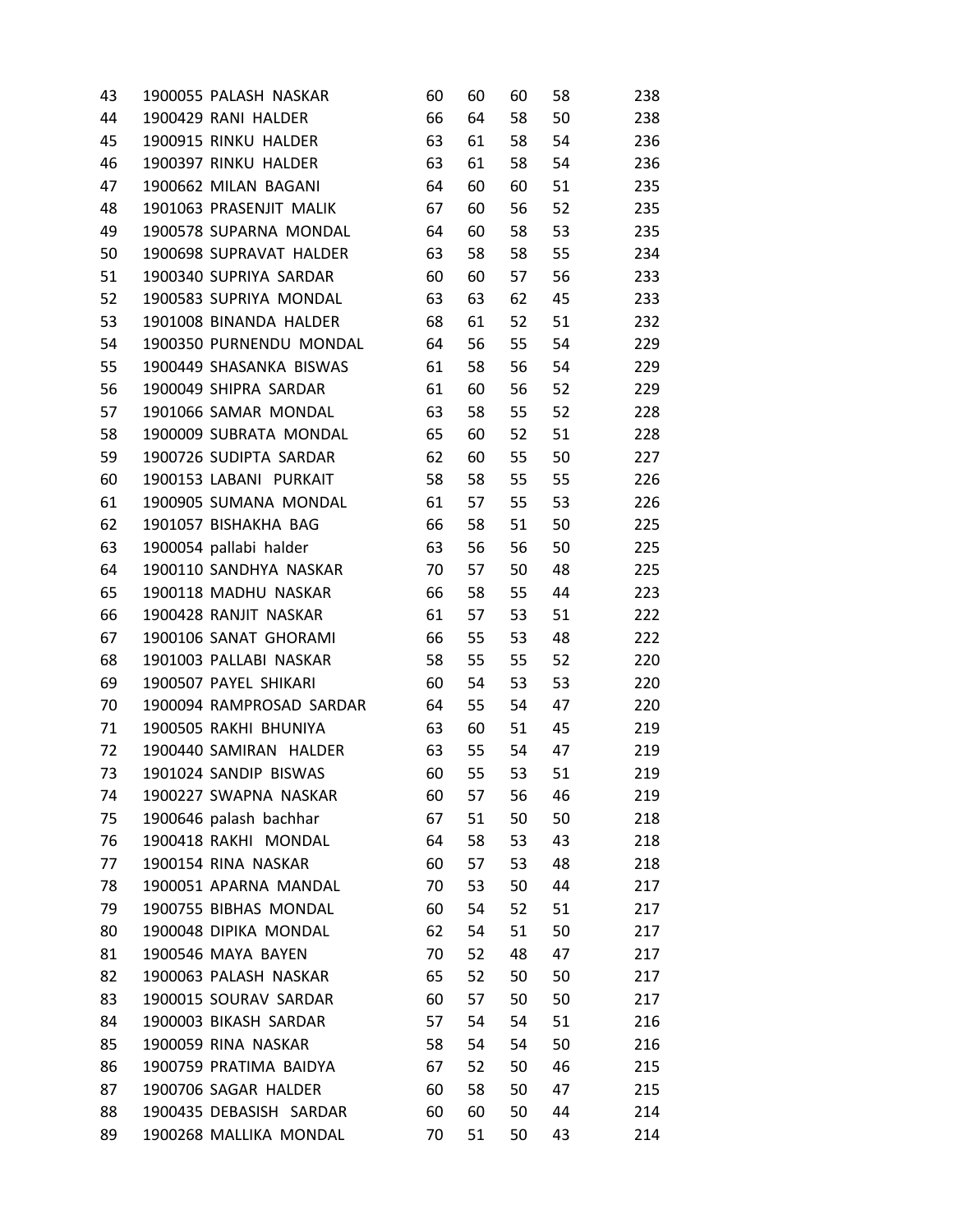| 90  | 1900188 PARAMITA HALDER   | 57 | 56 | 54 | 47 | 214 |
|-----|---------------------------|----|----|----|----|-----|
| 91  | 1900303 RAJU HALDER       | 62 | 55 | 54 | 43 | 214 |
| 92  | 1901049 ANJALI GAYEN      | 59 | 55 | 50 | 49 | 213 |
| 93  | 1900408 CHANDANA NASKAR   | 68 | 50 | 50 | 45 | 213 |
| 94  | 1900641 MOHAN PURKAIT     | 57 | 55 | 51 | 50 | 213 |
| 95  | 1900390 SAJAL DAS         | 57 | 56 | 54 | 46 | 213 |
| 96  | 1900225 SRILEKHA MONDAL   | 57 | 56 | 56 | 44 | 213 |
| 97  | 1900834 Biplab Halder     | 60 | 58 | 47 | 47 | 212 |
| 98  | 1900742 SUMAN MONDAL      | 66 | 51 | 50 | 44 | 211 |
| 99  | 1900687 SUPROVAT HALDER   | 57 | 53 | 50 | 50 | 210 |
| 100 | 1900602 ANIMESH MANDAL    | 54 | 53 | 51 | 50 | 208 |
| 101 | 1900234 ANIRBAN MONDAL    | 58 | 56 | 48 | 46 | 208 |
| 102 | 1900278 KRISHNA MONDAL    | 60 | 56 | 50 | 42 | 208 |
| 103 | 1900988 SUMANTA BAIRAGI   | 57 | 55 | 51 | 45 | 208 |
| 104 | 1900853 KAMAL DAS         | 62 | 50 | 48 | 46 | 206 |
| 105 | 1900230 SAMIR SARDAR      | 56 | 52 | 50 | 48 | 206 |
| 106 | 1900739 SUVANKAR SARDAR   | 55 | 54 | 50 | 47 | 206 |
| 107 | 1900420 NAMITA BAIDYA     | 64 | 53 | 44 | 44 | 205 |
| 108 | 1900241 PALLABI MONDAL    | 57 | 56 | 50 | 42 | 205 |
| 109 | 1900827 PARTHA NASKAR     | 60 | 52 | 50 | 43 | 205 |
| 110 | 1900066 SAMIR NASKAR      | 60 | 52 | 48 | 45 | 205 |
| 111 | 1900491 SUSHAMA HALDAR    | 60 | 51 | 50 | 44 | 205 |
| 112 | 1900363 PULAK HALDER      | 63 | 50 | 46 | 45 | 204 |
| 113 | 1900458 MINOTI SARDAR     | 60 | 54 | 46 | 43 | 203 |
| 114 | 1900067 SHRABANTI NASKAR  | 57 | 52 | 50 | 44 | 203 |
| 115 | 1900395 BAKULPRIYA MISTRY | 65 | 47 | 46 | 44 | 202 |
| 116 | 1900870 JAYASHREE GAYEN   | 58 | 52 | 48 | 44 | 202 |
| 117 | 1900874 SAMAPTI SARDAR    | 62 | 52 | 44 | 44 | 202 |
| 118 | 1900771 GANGA RAM SARDAR  | 55 | 51 | 50 | 45 | 201 |
| 119 | 1900623 KRISHNA SARDAR    | 63 | 50 | 44 | 44 | 201 |
| 120 | 1900959 RITA MONDAL       | 60 | 53 | 44 | 44 | 201 |
| 121 | 1900022 SUBRATA GHARAMI   | 53 | 53 | 48 | 47 | 201 |
| 122 | 1900482 RIMPA MONDAL      | 55 | 54 | 48 | 43 | 200 |
| 123 | 1901001 KAYADU HALDER     | 58 | 55 | 43 | 43 | 199 |
| 124 | 1900680 PALLAB SANFUI     | 53 | 52 | 50 | 44 | 199 |
| 125 | 1900027 KRISHNA GHARAMI   | 53 | 51 | 48 | 46 | 198 |
| 126 | 1900235 KRISHNA MONDAL    | 53 | 52 | 50 | 43 | 198 |
| 127 | 1900191 PINTU NASKAR      | 56 | 54 | 44 | 44 | 198 |
| 128 | 1900709 ASHOK MONDAL      | 62 | 47 | 45 | 43 | 197 |
| 129 | 1900627 MANGAL SARDAR     | 58 | 50 | 46 | 43 | 197 |
| 130 | 1900842 SAMIR NASKAR      | 54 | 50 | 50 | 43 | 197 |
| 131 | 1900138 SATYABRATA NAIYA  | 57 | 51 | 45 | 44 | 197 |
| 132 | 1900792 SOUMITRA MONDAL   | 57 | 50 | 46 | 44 | 197 |
| 133 | 1900668 Arpan Haldar      | 54 | 50 | 48 | 43 | 195 |
| 134 | 1900716 CHANDAN SARDAR    | 53 | 50 | 48 | 44 | 195 |
| 135 | 1900725 CHUMKI SHIKARI    | 55 | 51 | 45 | 44 | 195 |
| 136 | 1900423 KALPANA MONDAL    | 64 | 46 | 43 | 42 | 195 |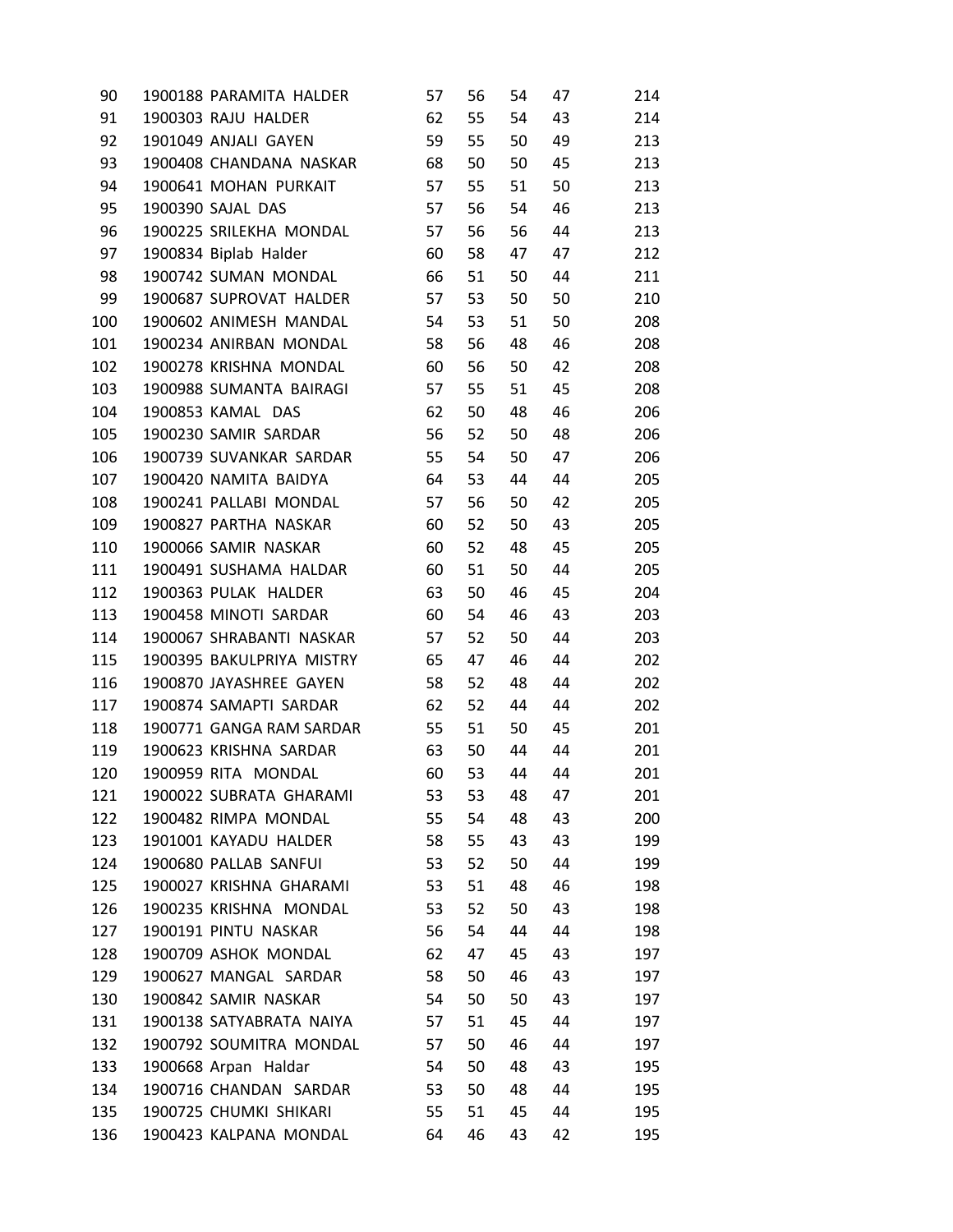| 137 | 1900861 NIMAI SARDAR            | 52 | 48 | 48 | 47 | 195 |
|-----|---------------------------------|----|----|----|----|-----|
| 138 | 1900841 SUNIL NASKAR BADAL NASK | 52 | 50 | 50 | 43 | 195 |
| 139 | 1900872 CHAMPA SARDAR           | 57 | 50 | 45 | 42 | 194 |
| 140 | 1900996 DEBOBRATA NASKAR        | 60 | 47 | 44 | 43 | 194 |
| 141 | 1900159 tapasi naskar           | 55 | 47 | 46 | 46 | 194 |
| 142 | 1900087 PRITOM NASKAR           | 53 | 52 | 45 | 43 | 193 |
| 143 | 1901015 SULATA DAS              | 51 | 50 | 46 | 46 | 193 |
| 144 | 1900470 SUSMITA DAS             | 54 | 51 | 44 | 44 | 193 |
| 145 | 1900744 BISWAJIT SARDAR         | 53 | 50 | 45 | 44 | 192 |
| 146 | 1900030 DEBABRATA GHARAMI       | 54 | 48 | 45 | 45 | 192 |
| 147 | 1900045 KAKOLI SARDAR           | 56 | 50 | 43 | 42 | 191 |
| 148 | 1900301 BISWAJIT NASKAR         | 54 | 50 | 44 | 42 | 190 |
| 149 | 1900758 GITA NASKAR             | 51 | 50 | 46 | 43 | 190 |
| 150 | 1900057 SHIULI SARDAR           | 51 | 48 | 48 | 43 | 190 |
| 151 | 1900860 BIDYUT SARDAR           | 54 | 47 | 45 | 43 | 189 |
| 152 | 1900630 DEBI NASKAR             | 58 | 45 | 43 | 43 | 189 |
| 153 | 1900648 NIMAI DHALI             | 50 | 48 | 46 | 45 | 189 |
| 154 | 1900304 PRABHAS HALDAR          | 53 | 50 | 43 | 43 | 189 |
| 155 | 1900092 PROSENJIT MONDAL        | 52 | 50 | 44 | 43 | 189 |
| 156 | 1900474 APARNA NASKAR           | 57 | 47 | 42 | 42 | 188 |
| 157 | 1900858 DHARMARAJ SARDAR        | 56 | 45 | 44 | 43 | 188 |
| 158 | 1900070 HRISHIKESH MONDAL       | 53 | 46 | 46 | 43 | 188 |
| 159 | 1900756 lipika naskar           | 54 | 48 | 43 | 43 | 188 |
| 160 | 1900430 TAPAS KAYAL             | 50 | 50 | 44 | 44 | 188 |
| 161 | 1900783 BISWAJIT MIDDYA (PC)    | 50 | 48 | 45 | 44 | 187 |
| 162 | 1900724 KHOKAN SARDAR           | 55 | 46 | 44 | 42 | 187 |
| 163 | 1900323 LATA CHHATUI            | 53 | 45 | 45 | 44 | 187 |
| 164 | 1900501 PARAMITA SARDAR         | 50 | 48 | 46 | 43 | 187 |
| 165 | 1900494 ANATHBANDHU NASKAR      | 51 | 47 | 45 | 43 | 186 |
| 166 | 1900073 JANAKI NASKAR           | 51 | 46 | 44 | 44 | 185 |
| 167 | 1900695 PALLAB NASKAR           | 48 | 48 | 46 | 43 | 185 |
| 168 | 1900634 PUJA GAYEN              | 52 | 45 | 45 | 43 | 185 |
| 169 | 1900298 SHIPRA SARDAR           | 58 | 43 | 42 | 42 | 185 |
| 170 | 1900424 GHANASHYAM NASKAR       | 58 | 44 | 41 | 41 | 184 |
| 171 | 1900617 PROVATI GAYEN           | 51 | 46 | 45 | 42 | 184 |
| 172 | 1900413 RINA SARDAR             | 50 | 45 | 45 | 44 | 184 |
| 173 | 1900753 SONALI NASKAR           | 50 | 46 | 45 | 43 | 184 |
| 174 | 1900296 TAPASI MONDAL           | 50 | 46 | 45 | 42 | 183 |
| 175 | 1900426 DIPA NASKAR             | 50 | 47 | 43 | 43 | 183 |
| 176 | 1900074 LATIKA SARDAR           | 50 | 45 | 44 | 44 | 183 |
| 177 | 1900386 MANABIKA HALDER         | 48 | 46 | 45 | 44 | 183 |
| 178 | 1900525 RAJKUMAR GAYEN          | 50 | 45 | 45 | 43 | 183 |
| 179 | 1900620 SOVAN HALDER            | 47 | 46 | 46 | 44 | 183 |
| 180 | 1900461 SUBHANKAR MONDAL        | 51 | 47 | 43 | 42 | 183 |
| 181 | 1900903 NANDADULAL PRAMANIK     | 47 | 46 | 45 | 44 | 182 |
| 182 | 1900994 PINTU DAS               | 50 | 46 | 43 | 43 | 182 |
| 183 | 1900480 PRIYANKA SARDAR         | 50 | 48 | 42 | 42 | 182 |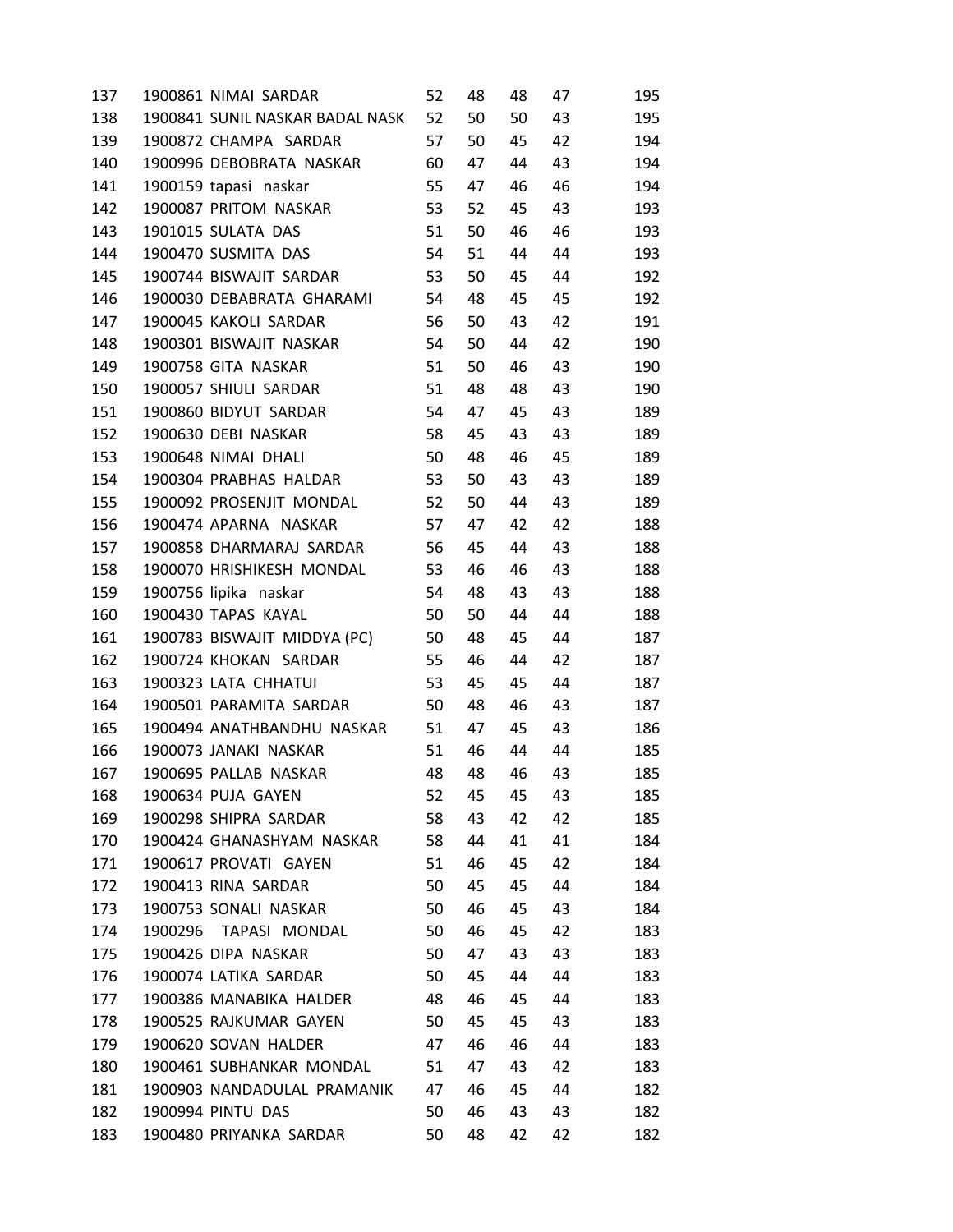| 184                                         | 1900432 BISHAL MONDAL      | 50 | 45 | 44 | 42 | 181 |  |  |  |
|---------------------------------------------|----------------------------|----|----|----|----|-----|--|--|--|
| 185                                         | 1900651 JAGGESWAR NASKAR   | 52 | 44 | 43 | 42 | 181 |  |  |  |
| 186                                         | 1901004 SOMA GHOSH         | 47 | 46 | 45 | 43 | 181 |  |  |  |
| 187                                         | 1900526 AMIT KUMAR HALDER  | 50 | 44 | 43 | 43 | 180 |  |  |  |
| 188                                         | 1900629 SATHI DAS          | 50 | 44 | 43 | 43 | 180 |  |  |  |
| 189                                         | 1901037 SUBRATA SARDAR     | 50 | 44 | 43 | 43 | 180 |  |  |  |
| 190                                         | 1900780 SWARUP BAIRAGI     | 47 | 45 | 44 | 44 | 180 |  |  |  |
| 191                                         | 1900372 RAHUL HALDER       | 50 | 43 | 43 | 43 | 179 |  |  |  |
| 192                                         | 1900773 SARASWATI PURKAIT  | 50 | 44 | 43 | 42 | 179 |  |  |  |
| 193                                         | 1900893 MADAN MONDAL       | 50 | 43 | 43 | 42 | 178 |  |  |  |
| 194                                         | 1900674 MANAS MONDAL       | 48 | 45 | 43 | 42 | 178 |  |  |  |
| 195                                         | 1900252 NAMITA GHARAMI     | 47 | 45 | 44 | 42 | 178 |  |  |  |
| 196                                         | 1901071 SWAPNA HALDER      | 46 | 44 | 44 | 44 | 178 |  |  |  |
| 197                                         | 1900023 DEBASHREE MONDAL   | 50 | 43 | 42 | 42 | 177 |  |  |  |
| 198                                         | 1900171 KRISHNENDU HALDAR  | 46 | 45 | 43 | 43 | 177 |  |  |  |
| 199                                         | 1900162 PARAMA MONDAL      | 47 | 44 | 43 | 43 | 177 |  |  |  |
| 200                                         | 1900608 RAJARAM PURKAIT    | 46 | 45 | 44 | 42 | 177 |  |  |  |
| 201                                         | 1900439 RIYA DAS           | 46 | 44 | 44 | 43 | 177 |  |  |  |
| 202                                         | 1900814 SATYARANJAN BAIDYA | 50 | 43 | 42 | 42 | 177 |  |  |  |
| 203                                         | 1900356 SUMANA GAYEN       | 45 | 44 | 44 | 44 | 177 |  |  |  |
| 204                                         | 1900605 PALASH NASKAR      | 45 | 44 | 44 | 43 | 176 |  |  |  |
| 205                                         | 1900923 BABLU MONDAL       | 45 | 44 | 43 | 43 | 175 |  |  |  |
| 206                                         | 1900289 BABLU HALDAR       | 45 | 44 | 43 | 43 | 175 |  |  |  |
| 207                                         | 1900058 SANTANA SARDAR     | 46 | 44 | 43 | 42 | 175 |  |  |  |
| 208                                         | 1900164 SUPARNA JANA       | 46 | 43 | 43 | 43 | 175 |  |  |  |
| 209                                         | 1900859 ABHIJIT PAILAN     | 45 | 43 | 43 | 43 | 174 |  |  |  |
| 210                                         | 1900062 alok SARDAR        | 46 | 43 | 43 | 42 | 174 |  |  |  |
| 211                                         | 1900751 ANIMESH SARDAR     | 47 | 43 | 42 | 42 | 174 |  |  |  |
| 212                                         | 1900312 DEBKRISHNA HALDAR  | 44 | 44 | 43 | 43 | 174 |  |  |  |
| 213                                         | 1900531 SUNANDA NASKAR     | 44 | 44 | 43 | 43 | 174 |  |  |  |
| 214                                         | 1900599 KAYLASH MONDAL     | 44 | 43 | 43 | 43 | 173 |  |  |  |
| 215                                         | 1900857 RANJIT SARDAR      | 44 | 43 | 43 | 43 | 173 |  |  |  |
| 216                                         | 1900478 JAGITA BALI MONDAL | 45 | 43 | 42 | 42 | 172 |  |  |  |
| 217                                         | 1900256 MOUSUMI DAS        | 43 | 43 | 43 | 43 | 172 |  |  |  |
| 218                                         | 1900170 sarmistha mondal   | 44 | 44 | 43 | 41 | 172 |  |  |  |
| 219                                         | 1900283 MANDIRA SARDAR     | 43 | 43 | 43 | 42 | 171 |  |  |  |
| 220                                         | 1900497 GANESH MALI        | 43 | 43 | 42 | 42 | 170 |  |  |  |
| 221                                         | 1900644 MANGAL NASKAR      | 44 | 42 | 42 | 42 | 170 |  |  |  |
| 222                                         | 1900939 MANORANJAN NASKAR  | 43 | 43 | 42 | 42 | 170 |  |  |  |
| 223                                         | 1900457 SOUMEN HALDER      | 43 | 43 | 42 | 42 | 170 |  |  |  |
| 224                                         | 1900655 AJOY NASKAR        | 43 | 42 | 42 | 42 | 169 |  |  |  |
| 225                                         | 1900084 PUJA SARDAR        | 43 | 42 | 42 | 42 | 169 |  |  |  |
| 226                                         | 1900615 JAYANTA NASKAR     | 43 | 42 | 42 | 41 | 168 |  |  |  |
| NB: (PC) - Indicates Physically Challenged. |                            |    |    |    |    |     |  |  |  |

## Rank List For ST Category

Rank Challan No Applicant Name SUB1 SUB2 SUB3 SUB4 Merit Score